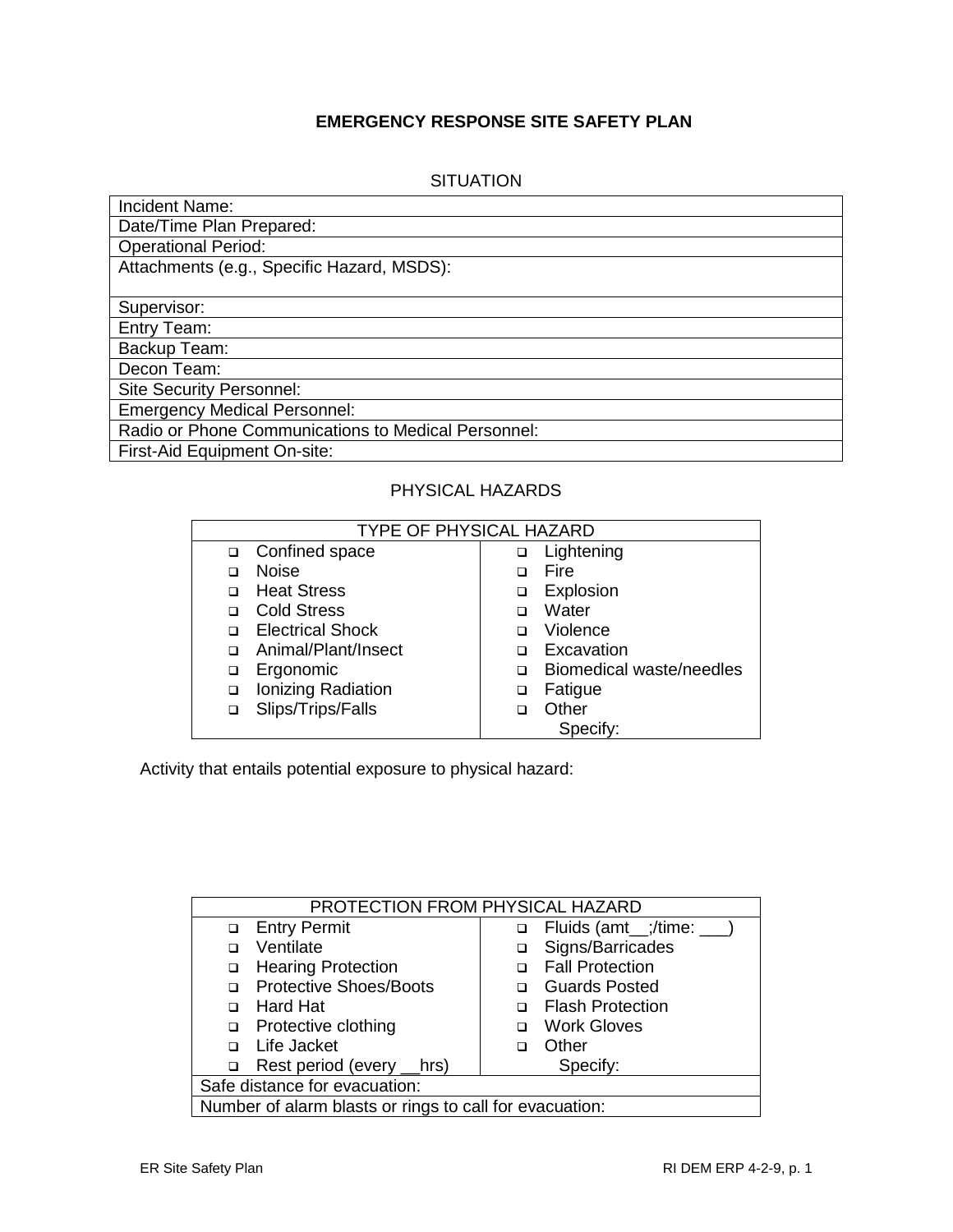## CHEMICAL/MATERIAL HAZARDS

| TYPE OF CHEMICAL/MATERIAL HAZARD |                     |  |  |  |
|----------------------------------|---------------------|--|--|--|
| Explosive                        | Radioactive         |  |  |  |
| Flammable<br>n                   | □ Carcinogenic      |  |  |  |
| Reactive<br>⊓                    | Oxidizer            |  |  |  |
| Biomedical<br>⊓                  | Corrosive<br>$\Box$ |  |  |  |
| Toxic                            | Other               |  |  |  |
|                                  | Specify:            |  |  |  |

| CHEMICAL NAME AND PROPERTIES |                    |                        |                         |                 |                                                      |                           |                  |                     |                                                |
|------------------------------|--------------------|------------------------|-------------------------|-----------------|------------------------------------------------------|---------------------------|------------------|---------------------|------------------------------------------------|
| Chemical                     | LEL/UEL<br>$(\% )$ | Odor<br>Thres<br>(ppm) | Ceiling/<br><b>ILDH</b> | <b>STEL/TLV</b> | Flash or<br>Ignition<br>Point<br>$(^{\circ}$ F or C) | Vapor<br>Pressure<br>(mm) | Vapor<br>Density | Specific<br>Gravity | <b>Boiling</b><br>Point<br>$(^{\circ}$ F or C) |
|                              |                    |                        |                         |                 |                                                      |                           |                  |                     |                                                |
|                              |                    |                        |                         |                 |                                                      |                           |                  |                     |                                                |
|                              |                    |                        |                         |                 |                                                      |                           |                  |                     |                                                |
|                              |                    |                        |                         |                 |                                                      |                           |                  |                     |                                                |

| ORGANS AT RISK THROUGH EXPOSURE |                          |   |                               |  |
|---------------------------------|--------------------------|---|-------------------------------|--|
|                                 |                          |   |                               |  |
|                                 | Eyes                     |   | Lungs                         |  |
|                                 | <b>Nose</b>              |   | Heart                         |  |
|                                 | Skin                     | ❏ | Kidney                        |  |
|                                 | Ears                     |   | <b>Blood</b>                  |  |
|                                 | □ Central Nervous System |   | <b>Gastrointestinal tract</b> |  |
|                                 | Throat                   |   | <b>Bone</b>                   |  |
|                                 | <b>Extremities</b>       |   | Other                         |  |
|                                 |                          |   | Specify:                      |  |

Activity that entails potential exposure to hazardous material or chemical:

| MONITORING HAZARDOUS MATERIALS/CHEMICALS |                     |  |
|------------------------------------------|---------------------|--|
| Instrument                               | <b>Action Level</b> |  |
|                                          |                     |  |
| O <sub>2</sub><br>□                      |                     |  |
| CGI<br>□                                 |                     |  |
| Radiation<br>$\Box$                      |                     |  |
| <b>Total HCs</b><br>$\Box$               |                     |  |
| Colorimetric<br>$\Box$                   |                     |  |
| Thermal<br>$\Box$                        |                     |  |
| Other<br>$\Box$                          |                     |  |
| Specify:                                 |                     |  |